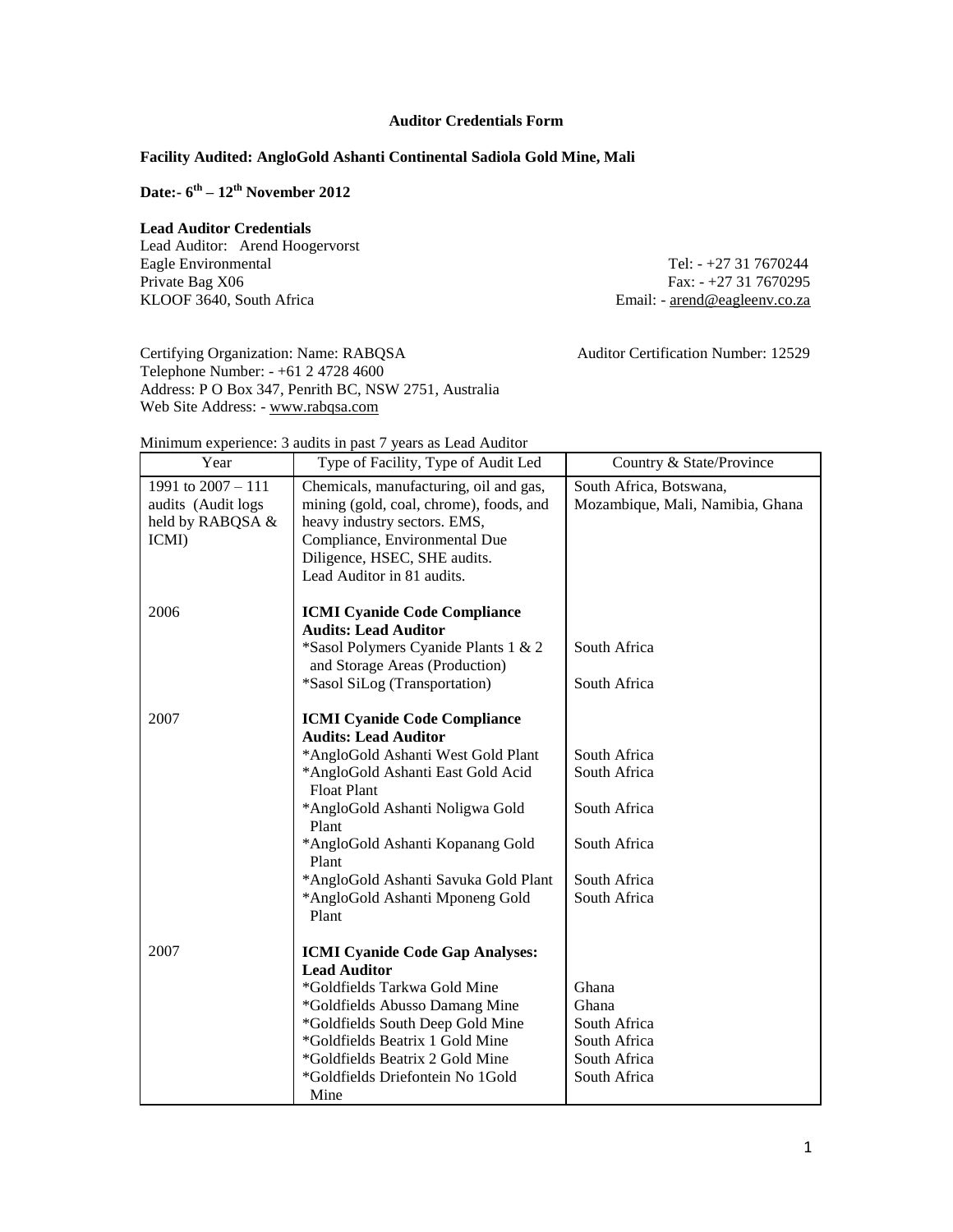|      | *Goldfields Kloof No 1 Gold Mine       | South Africa |
|------|----------------------------------------|--------------|
|      | *Goldfields Kloof No 2 Gold Mine       | South Africa |
|      | *Goldfields Driefontein No 2Gold       | South Africa |
|      | Mine                                   |              |
|      |                                        |              |
|      | *Goldfields Driefontein No 3 Gold      | South Africa |
|      | Mine                                   |              |
|      | *Goldfields St Ives Gold Mine          | Australia    |
|      | *Goldfields Agnew Gold Mine            | Australia    |
|      | * Harmony No 1 Gold Plant              | South Africa |
|      | *AngloGold Ashanti Africa - Morila     | Mali         |
|      | Gold Mine                              |              |
|      | * AngloGold Ashanti Africa - Sadiola   | Mali         |
|      | & Yatela Gold Mines                    |              |
|      |                                        |              |
|      |                                        |              |
| 2008 | <b>ICMI Cyanide Code Compliance</b>    |              |
|      | <b>Audits: Lead Auditor</b>            |              |
|      | *Goldfields Tarkwa Gold Mine           | Ghana        |
|      | *Goldfields Abusso Damang Mine         | Ghana        |
|      | *Vehrad Transport & Haulage            | Ghana        |
|      | * Goldfields South Deep Gold Mine      | South Africa |
|      | * Goldfields Beatrix Gold Mine         | South Africa |
|      | *Goldfields Driefontein Gold Mine      | South Africa |
|      |                                        |              |
|      | * Goldfields St Ives Gold Mine         | Australia    |
|      | * Goldfields Agnew Gold Mine           | Australia    |
|      | * Goldfields Kloof Gold Mine           | South Africa |
|      | * AngloGold Ashanti Africa - Siguiri   | Guinea       |
|      | Gold Mine                              |              |
|      | * AngloGold Ashanti Africa - Yatela    | Mali         |
|      | Gold Mine                              |              |
|      |                                        |              |
| 2008 | <b>ICMI Cyanide Code Gap Analyses:</b> |              |
|      | <b>Lead Auditor</b>                    |              |
|      |                                        |              |
|      | *AngloGold Ashanti Africa - Navachab   | Namibia      |
|      | Gold Mine                              |              |
|      | *AngloGold Ashanti Africa - Gaita      | Tanzania     |
|      | Gold Mine                              |              |
|      | *Harmony Doornkop Gold Mine            | South Africa |
|      | *AngloGold Ashanti Africa - Iduapriem  | Ghana        |
|      | Gold Mine                              |              |
|      | *AngloGold Ashanti Africa - Siguiri    | Guinea       |
|      | Gold Mine                              |              |
|      |                                        |              |
|      | *Harmony Central Gold Mine             | South Africa |
|      | *Harmony Kalgold Gold Mine             | South Africa |
|      | *Harmony Evander Gold Mine             | South Africa |
|      | *Harmony Target Gold Mine              | South Africa |
|      | *Harmony Saaiplaas Gold Mine           | South Africa |
|      |                                        |              |
| 2009 | <b>ICMI Cyanide Code Compliance</b>    |              |
|      | <b>Audits: Lead Auditor</b>            |              |
|      | *Sasol Polymers Cyanide Plants 1 & 2   | South Africa |
|      | and Storage Areas (Production)         |              |
|      |                                        |              |
|      | *Sasol SiLog (Transportation)          | South Africa |
|      |                                        |              |
| 2010 | <b>ICMI Cyanide Code Compliance</b>    |              |
|      | <b>Audits: Lead Auditor</b>            |              |
|      | *Harmony Elandsrand Gold Plant         | South Africa |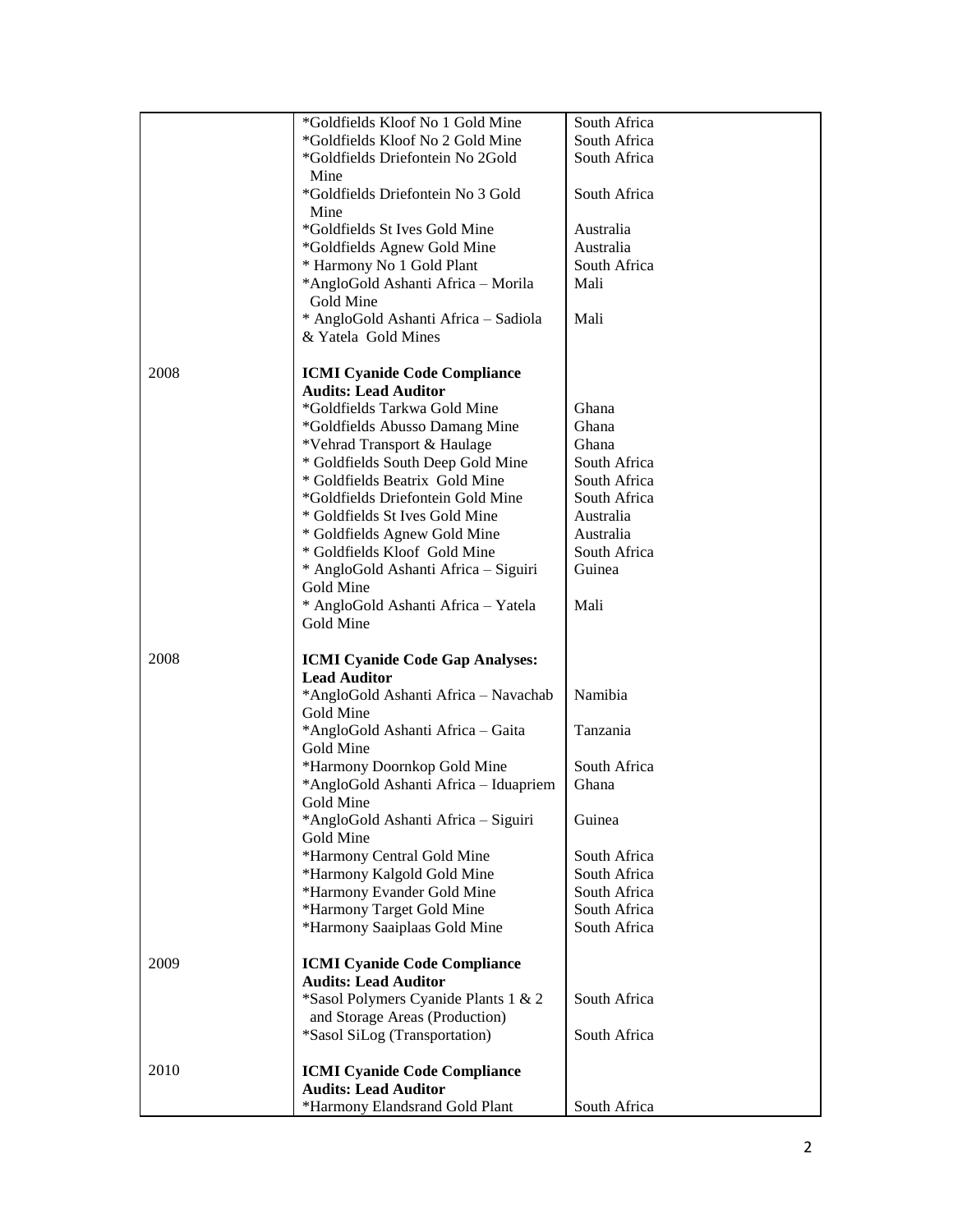|      | *Harmony No 1 Gold Plant                                         | South Africa |
|------|------------------------------------------------------------------|--------------|
|      | *Harmony Target Gold Plant                                       | South Africa |
|      | *Harmony Central Gold Plant                                      | South Africa |
|      | *Harmony Saaiplaas Gold Plant                                    | South Africa |
|      | *Harmony Evander-Kinross Gold Plant                              | South Africa |
|      | *Harmony Doornkop Gold Plant                                     | South Africa |
|      | *AngloGold Ashanti Kopanang Gold<br>Plant                        | South Africa |
|      | *AngloGold Ashanti East Gold Acid<br>and Float (EGAF) Gold Plant | South Africa |
|      | *AngloGold Ashanti Mponeng Gold<br>Plant                         | South Africa |
|      | *AngloGold Ashanti Savuka Gold Plant                             | South Africa |
|      | *AngloGold Ashanti Noligwa Gold                                  | South Africa |
|      | Plant                                                            |              |
| 2011 | <b>ICMI Cyanide Code Compliance</b>                              |              |
|      | <b>Audits: Lead Auditor</b>                                      |              |
|      | *Newmont Ghana Ahafo Gold Mine                                   | Ghana        |
|      | * Vehrad Transport & Haulage                                     | Ghana        |
|      | *Gold Fields Ghana Damang Gold Mine                              | Ghana        |
|      | *Gold Fields Ghana Tarkwa Gold Mine                              | Ghana        |
|      | *African Barrick Tulawaka Gold Mine                              | Tanzania     |
|      | * Tanker Services (Transportation)                               | South Africa |
|      | * Gold Fields South Deep Gold Mine                               | South Africa |
|      | * Gold Fields Beatrix Gold Mine                                  | South Africa |
|      |                                                                  |              |
| 2012 | <b>ICMI Cyanide Code Compliance</b>                              |              |
|      | <b>Audits: Lead Auditor</b>                                      | Tanzania     |
|      | *African Barrick Gold Bulyanhulu Mine                            |              |
|      | *Gold Fields Driefontein(KDC)Gold<br>Mine                        | South Africa |
|      | *Gold Fields St Ives Gold Mine                                   | Australia    |
|      | *Gold Fields Agnew Gold Mine                                     | Australia    |
|      | *African Gold Barrick North Mara Gold                            | Tanzania     |
|      | Mine                                                             |              |
|      | *AngloGold Ashanti Yatela Gold Mine                              | Mali         |
|      | *Gold Fields Kloof Gold Mine                                     | South Africa |
|      | *Vehrad Transport & Haulage                                      | Ghana        |
|      | (Production)                                                     |              |

### **Cyanide-related Operations Experience**

Each auditor must have at least 3 years; at least one auditor must have at least 7 years experience

| Auditor       | Yrs. | <b>Relevant Position Titles</b> | <b>Types of Operations</b>                                                                                                                                                                                                                                                                                                                               |
|---------------|------|---------------------------------|----------------------------------------------------------------------------------------------------------------------------------------------------------------------------------------------------------------------------------------------------------------------------------------------------------------------------------------------------------|
| Dawie Viljoen | 35   | 2012                            | <b>ICMI Cyanide Code Compliance</b><br><b>Audits: Technical Auditor</b><br>*African Barrick Gold Bulyanhulu Mine<br>*Gold Fields Driefontein(KDC)Gold<br>Mine<br>*Gold Fields St Ives Gold Mine<br>*Gold Fields Agnew Gold Mine<br>*African Gold Barrick North Mara Gold<br>Mine<br>* AngloGold Ashanti Yatela Gold Mine<br>*Gold Fields Kloof Gold Mine |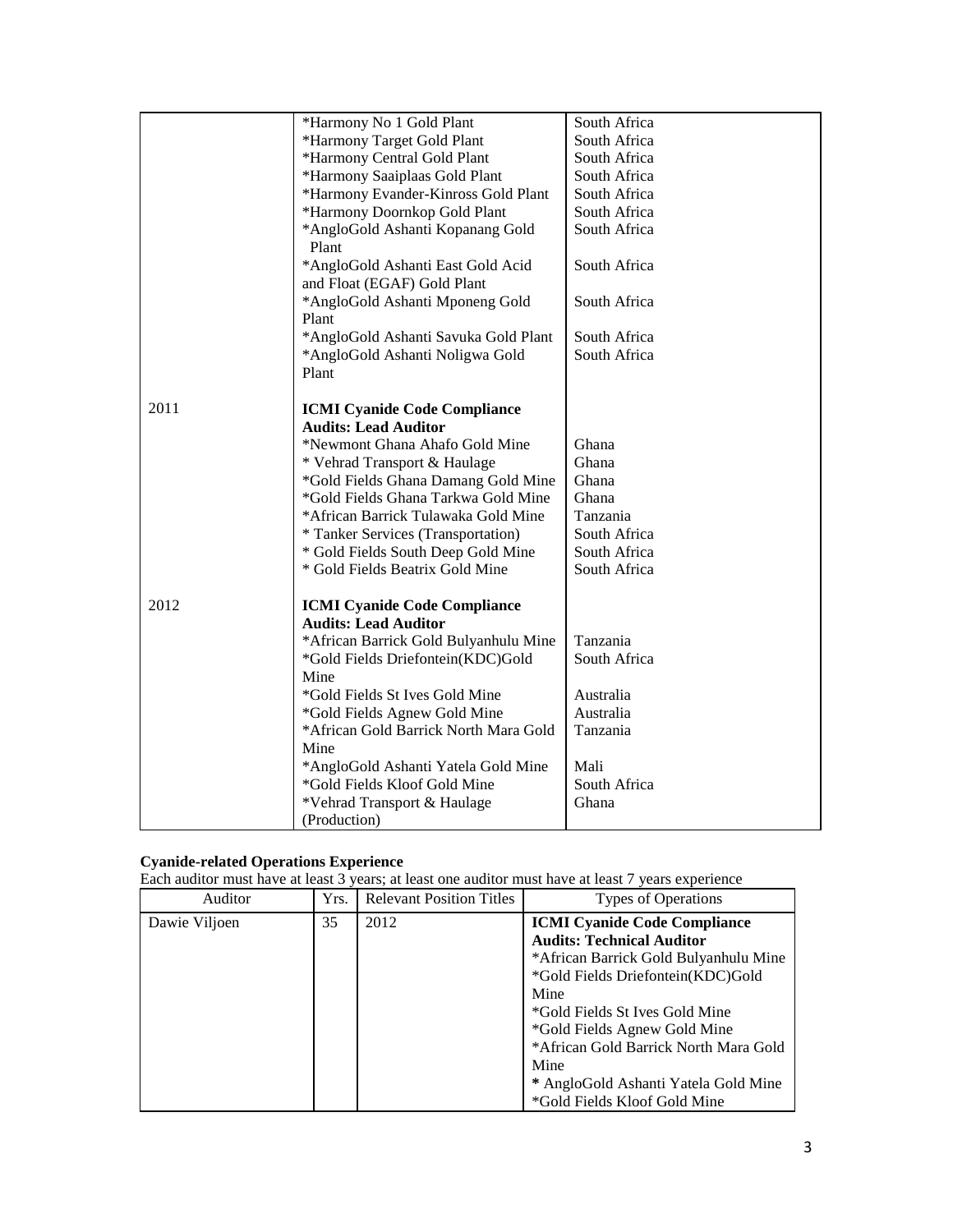| 2011 | <b>ICMI Cyanide Code Compliance</b><br><b>Audits: Technical Auditor</b><br>*Newmont Ghana Ahafo Gold Mine<br>*Gold Fields Ghana Tarkwa Gold Mine<br>*Gold Fields Ghana Damang Gold Mine<br>*African Barrick Tulawaka Gold Mine<br>*Gold Fields South Deep Gold Mine<br>*Gold Fields Beatrix Gold Mine                                                                                                                                                                                                                                                                                          |
|------|------------------------------------------------------------------------------------------------------------------------------------------------------------------------------------------------------------------------------------------------------------------------------------------------------------------------------------------------------------------------------------------------------------------------------------------------------------------------------------------------------------------------------------------------------------------------------------------------|
| 2010 | <b>ICMI Cyanide Code Compliance</b><br><b>Audits: Technical Auditor</b><br>*Harmony Elandsrand Gold Plant<br>*Harmony No 1 Gold Plant<br>*Harmony Target Gold Plant<br>*Harmony Central Gold Plant<br>*Harmony Saaiplaas Gold Plant<br>*Harmony Evander-Kinross Gold Plant<br>*Harmony Doornkop Gold Plant<br>*AngloGold Ashanti Kopanang Gold<br>Plant<br>*AngloGold Ashanti East Gold Acid<br>and Float (EGAF) Gold Plant<br>*AngloGold Ashanti Mponeng Gold<br>Plant<br>*AngloGold Ashanti Savuka Gold Plant<br>*AngloGold Ashanti Noligwa Gold<br>Plant<br>* Newmont Ghana Ahafo Gold Mine |
| 2009 | <b>ICMI Cyanide Code Compliance</b><br><b>Audits: Technical Auditor</b><br>*Sasol Polymers Cyanide Plants 1 & 2<br>and Storage Areas (Production)<br>*Sasol SiLog (Transportation)                                                                                                                                                                                                                                                                                                                                                                                                             |
| 2008 | <b>ICMI Cyanide Code Compliance</b><br><b>Audits: Technical Auditor</b><br>*Goldfields Tarkwa Gold Mine<br>*Goldfields Abusso Damang Mine<br>* Goldfields South Deep Gold Mine<br>* Goldfields Beatrix 2 Gold Mine<br>* Goldfields Beatrix 1 Gold Mine<br>* Goldfields Driefontein 1 Gold Mine<br>* Goldfields Driefontein 2 Gold Mine<br>* Goldfields Driefontein 3 Gold Mine<br>* Goldfields St Ives Gold Mine<br>* Goldfields Agnew Gold Mine<br>* Goldfields Kloof 1 Gold Mine<br>* Goldfields Kloof 2 Gold Mine                                                                           |
| 2008 | <b>ICMI Cyanide Code Gap Analyses:</b><br><b>Technical Auditor</b><br>*AngloGold Ashanti Africa - Navachab<br>Gold Mine                                                                                                                                                                                                                                                                                                                                                                                                                                                                        |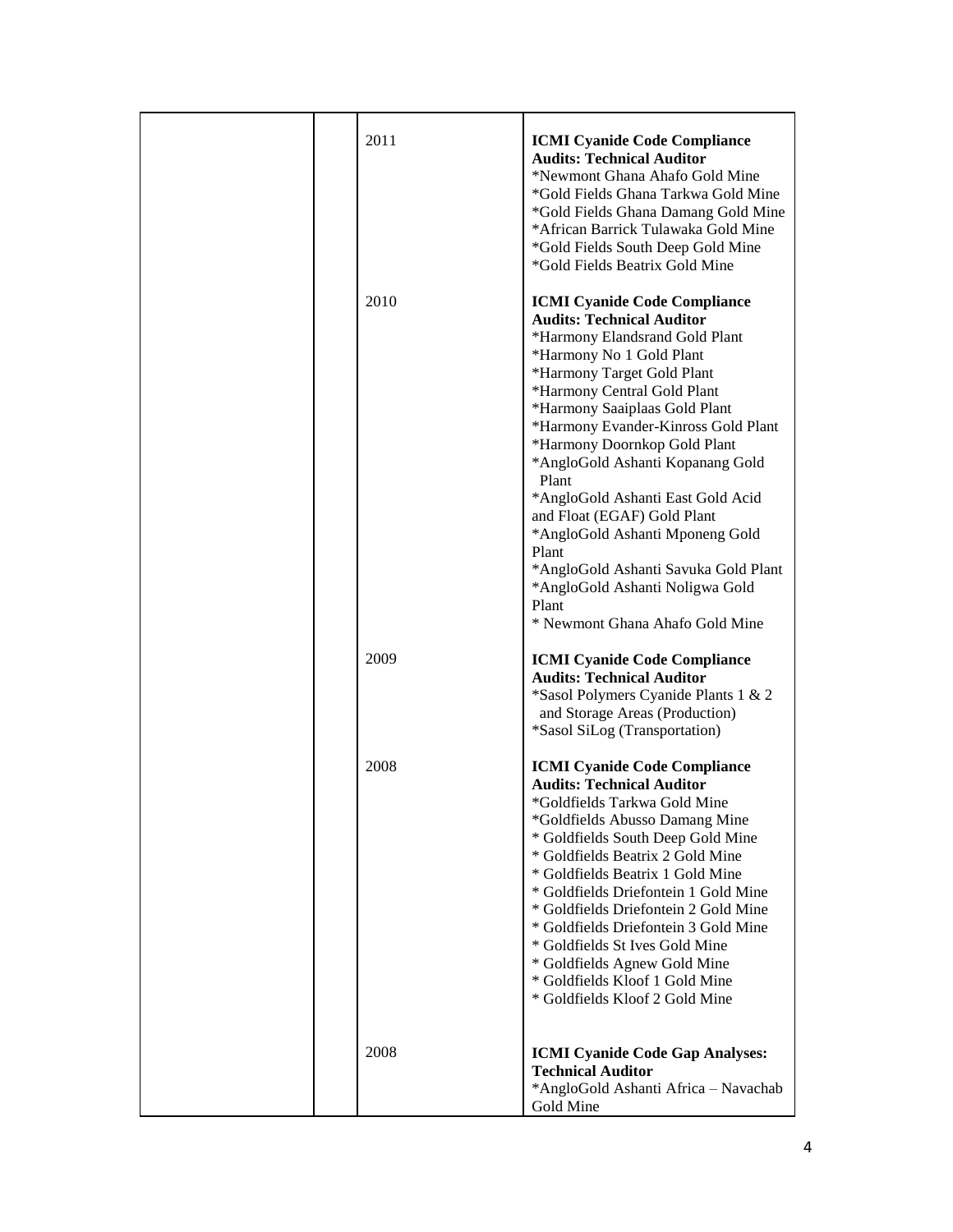|      | *AngloGold Ashanti Africa - Gaita<br>Gold Mine<br>*Harmony Doornkop Gold Mine<br>*AngloGold Ashanti Africa - Iduapriem<br>Gold Mine<br>*AngloGold Ashanti Africa - Siguiri<br>Gold Mine<br>*Harmony Central Gold Mine<br>*Harmony Kalgold Gold Mine<br>*Harmony Evander Gold Mine<br>*Harmony Target Gold Mine<br>*Harmony Saaiplaas Gold Mine                                                                                                                                                                                                                                                                                                                             |
|------|----------------------------------------------------------------------------------------------------------------------------------------------------------------------------------------------------------------------------------------------------------------------------------------------------------------------------------------------------------------------------------------------------------------------------------------------------------------------------------------------------------------------------------------------------------------------------------------------------------------------------------------------------------------------------|
| 2007 | <b>ICMI Cyanide Code Compliance</b><br><b>Audits: Technical Auditor</b><br>*AngloGold Ashanti West Gold Plant<br>*AngloGold Ashanti East Gold Acid<br><b>Float Plant</b><br>*AngloGold Ashanti Noligwa Gold<br>Plant<br>*AngloGold Ashanti Kopanang Gold<br>Plant<br>*AngloGold Ashanti Savuka Gold Plant<br>*AngloGold Ashanti Mponeng Gold<br>Plant                                                                                                                                                                                                                                                                                                                      |
| 2007 | <b>ICMI Cyanide Code Gap Analyses:</b><br><b>Technical Auditor</b><br>*Goldfields Tarkwa Gold Mine<br>*Goldfields Abusso Damang Mine<br>*Goldfields South Deep Gold Mine<br>*Goldfields Beatrix 1 Gold Mine<br>*Goldfields Beatrix 2 Gold Mine<br>*Goldfields Driefontein No 1Gold<br>Mine<br>*Goldfields Kloof No 1 Gold Mine<br>*Goldfields Kloof No 2 Gold Mine<br>*Goldfields Driefontein No 2Gold<br>Mine<br>*Goldfields Driefontein No 3 Gold<br>Mine<br>*Goldfields St Ives Gold Mine<br>*Goldfields Agnew Gold Mine<br>* Harmony No 1 Gold Plant<br>*AngloGold Ashanti Africa - Morila<br>Gold Mine<br>* AngloGold Ashanti Africa - Sadiola<br>& Yatela Gold Mines |
| 2006 | *AngloGold Ashanti West Gold Plant<br>*AngloGold Ashanti East Gold Acid<br><b>Float Plant</b><br>*AngloGold Ashanti Noligwa Gold<br>Plant<br>*AngloGold Ashanti Kopanang Gold<br>Plant                                                                                                                                                                                                                                                                                                                                                                                                                                                                                     |